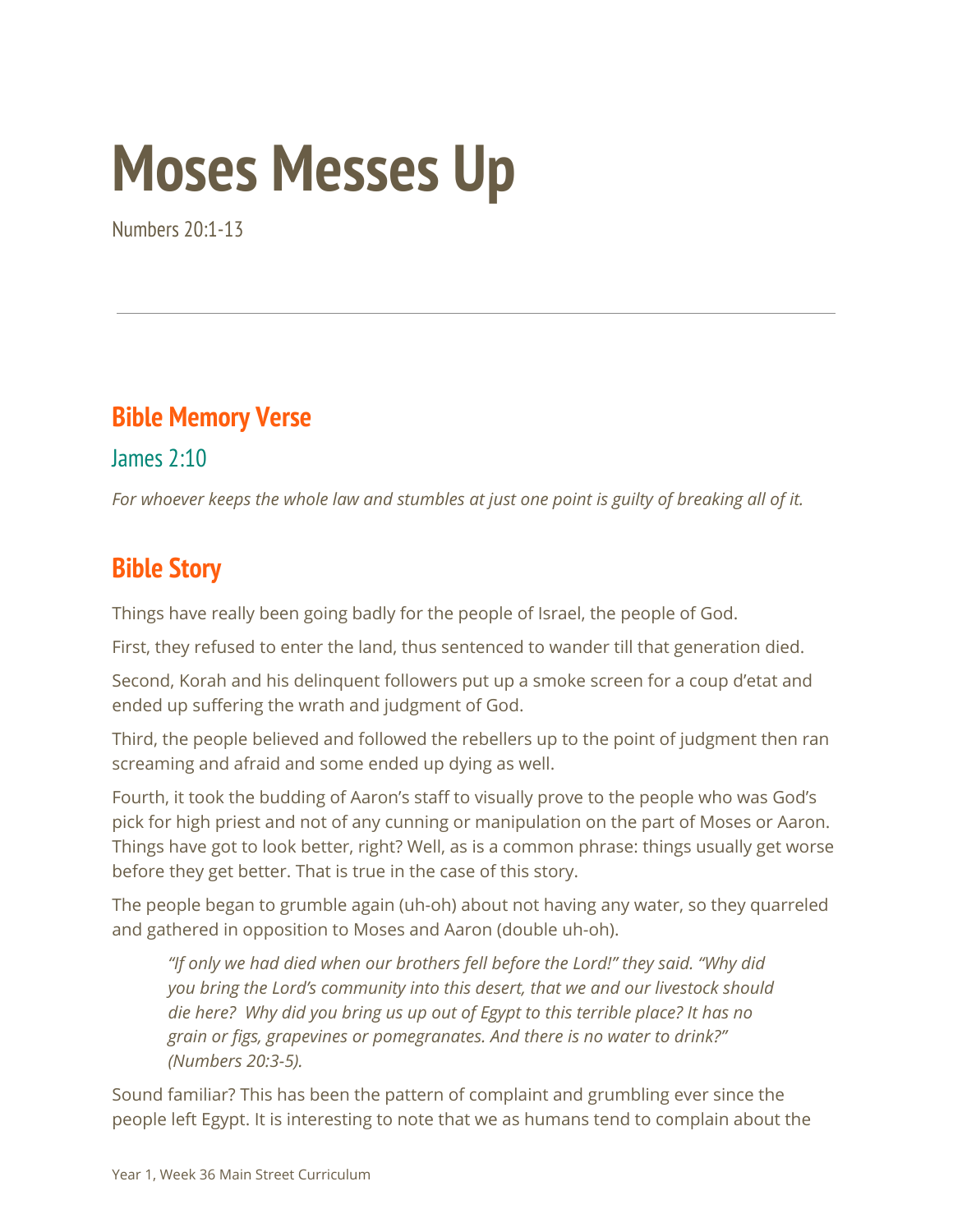same stuff over and over again until it is smashed several times into the ground—human nature; sinful human nature. And Moses and Aaron did what they always did when the people began to be not very smart in their thinking and actions, they fell on their faces before the Lord. The Lord told Moses to go and *"speak to that rock before their eyes and it will pour out water"* (Numbers 20:8).

Moses went to the rock as the Lord had commanded him (Numbers 20:9), but then said this: *"Listen, you rebels, must we bring you water out of this rock?"* (Numbers 20:10). Then Moses took the staff and struck the rock twice with it (uh-oh).

This was definitely not what the Lord had said. *"Because you did not trust in me enough to* honor me as holy in the sight of the Israelites, you will not bring this community into the land I *will give them"* (Numbers 20:12). Thus judgment was pronounced on Moses and Aaron.

The book of Deuteronomy is a re-telling of some of the events that happened throughout the Israelite journey in the wilderness. It is a personal memoir of Moses and an exhortation to the people of Israel to love the Lord their God and to continue to follow him. Moses writes, with some accusatory language, this: *"Because of you the Lord became angry with me also and said, 'You shall not enter [the land], either'"* (Deuteronomy 1:37). Moses puts partial blame on the Israelite people for his disobedience to the Lord. I think Moses knew what he did was wrong, but, like most of us, he wanted part of the blame to lie with someone else other than ourselves. But could you blame him? I mean he had 1-3 million people screaming and complaining at him all the time. I am surprised he kept his obedience this long. The Lord wanted to destroy them long before Moses got upset and disobeyed; interesting.

#### **Life Application**

When we disobey we cannot blame others even though they may have played a part. Disobedience is disobedience, no matter how you slice it. But we always want to get some of the attention off of ourselves, right? Yeah, we do not like it. We would rather disobey in community.

Complaining, after a while, sounds the same. How often do you think our parents hear the same complaints over and over again? A lot? Yeah. Do you think they ever get tired and want to set you outside for a day and a night to see if you could make it on your own? Well, they may think it, but they would never do it. Why? Because they love you. Love does amazing things. Even in spite of whining and complaining, parents still put up with us.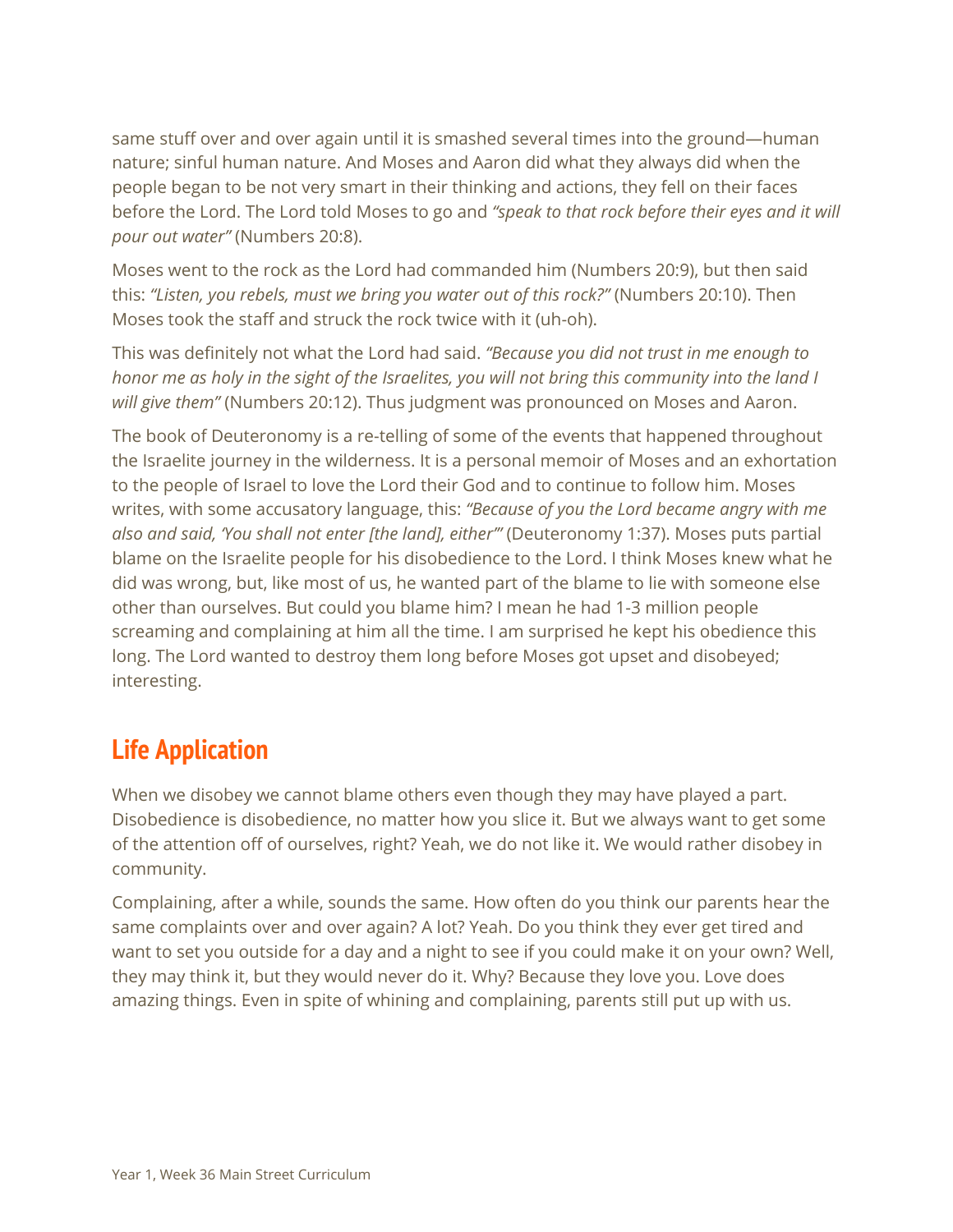#### **Review Questions**

- 1. Where were the Israelites staying during this story? @ Kadesh in the Desert of Zin
- 2. Why were the Israelites opposing Moses and Aaron again? They were very thirsty and prone to complaining
- 3. What did the LORD God tell Moses to do? "Speak to that rock before their eyes and it will pour out its water" (Numbers 20:8).
- 4. What did Moses end up doing instead? He struck the rock twice with his staff
- 5. What did the LORD God say to Moses about his actions? "Because you did not trust in me enough to honor me as holy in the sight of the Israelites, you will not bring this community into the land I give them" (Numbers 20:12).
- 6. Do you ever get to a breaking point like Moses and lose your temper?

## **Coloring Sheet**

Next page